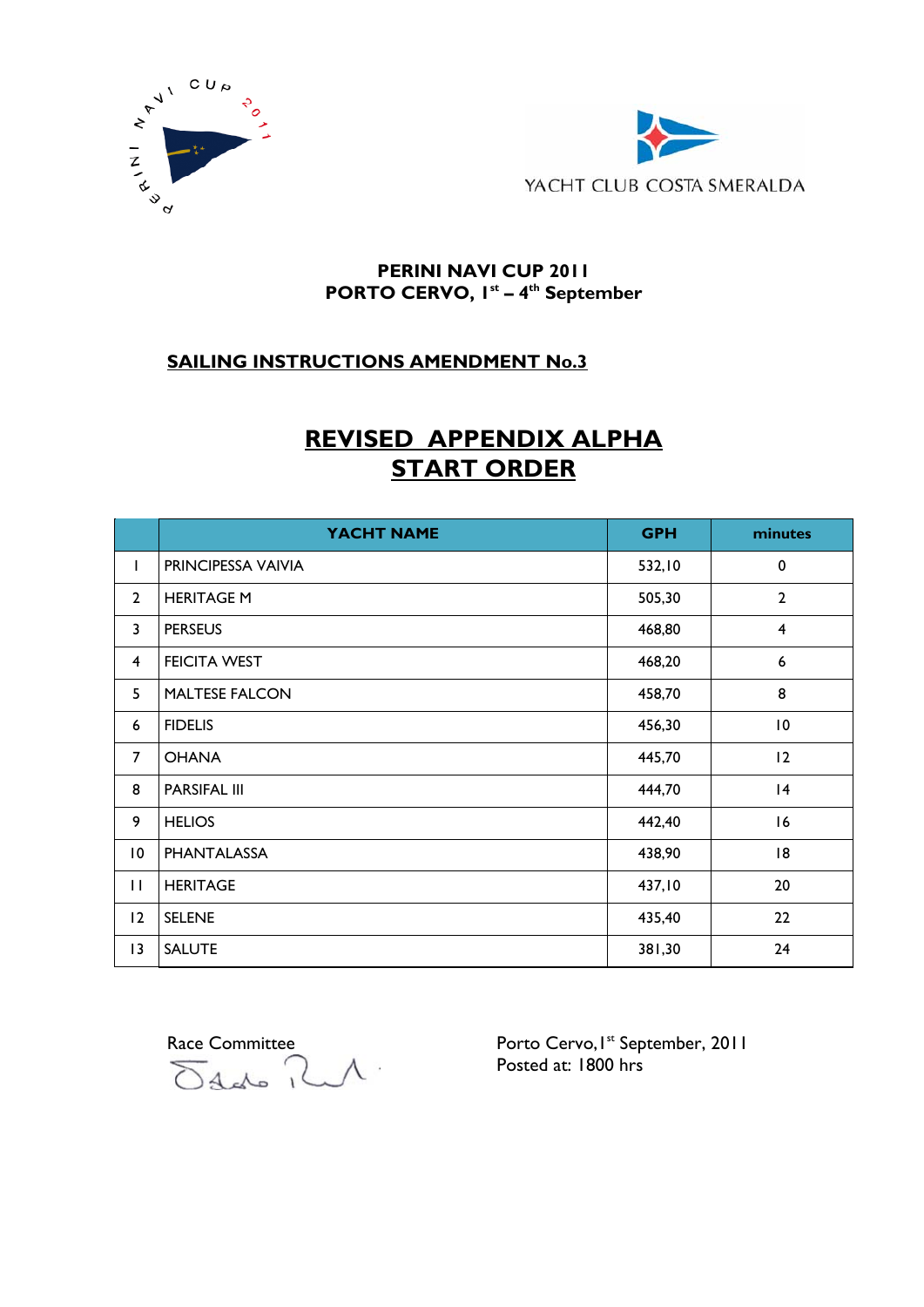



# **PERINI NAVI CUP 2011 PORTO CERVO, 1st – 4th September**

### **SAILING INSTRUCTIONS AMENDMENT No.2**

Delete SI Para. 14 and replace with:

- 14. Starting Area Courses Finishing Line Marks
- 14.1 Starting Areas, courses, finishing lines and marks are described in Appendix Bravo, Coastal and Island Courses Edition September 2011.
- 14.2 Inflatable marks will be yellow tetrahedrons.

Add SI Para. 18.6 18.6 A boat takes a Scoring Penalty by complying with Rules 44.3 (a) and (b) and she shall also declare on her Course Log & Declaration Sheet. A yellow flag will be required.

## **APPENDIX BRAVO**

Delete Para. 2.11 – Communications

*Clarification: Sailing Instructions Para. 20 addresses communications.*

Race Committee **Porto Cervo, I**st September, 2011 Posted at: 1630 hrs



#### PERINI NAVI CUP 2011

YACHT CLUB COSTA SMERALDA

Via della Marina 07021 Porto Cervo (OT) Italia tel. +39 0789 902200 fax +39 0789 91257 email secretariat@yccs.it www.yccs.it PERINI NAVI GROUP

Via Coppino 114 55049 Viareggio Italia tel +39 0584 4241 fax +39 0584 424 200 email perininavicup@perininavi.it www.perininavicup.it